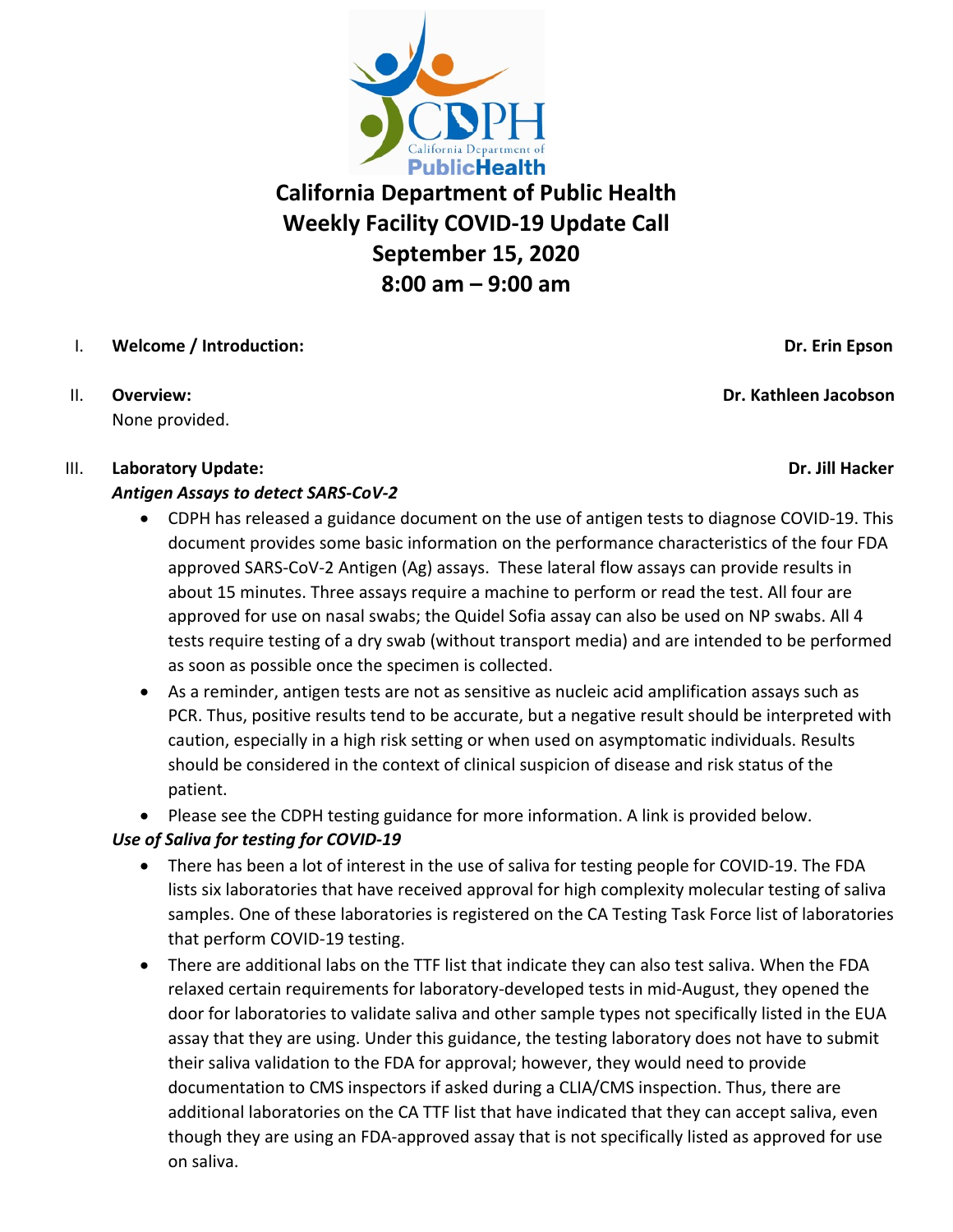• **What is the relative sensitivity of testing saliva compared with an NP swab?** There have been several published studies. In symptomatic people, when saliva is compared with an NP swab, the relative sensitivity or positive percent agreement (PPA) has ranged from 94-100%, depending on the test. The negative percent agreement (NPA) has ranged from 90-100%. A couple of studies have looked at asymptomatic people: in asymptomatic people, the PPA has been 84.6-94.6%, and the NPA has ranged from 99-100%.

#### *Select Guidance Links:*

- CDPH Antigen Testing Guidance: [https://www.cdph.ca.gov/Programs/CID/DCDC/Pages/COVID-19/CDPH-Guidance-on-the-Use](https://www.cdph.ca.gov/Programs/CID/DCDC/Pages/COVID-19/CDPH-Guidance-on-the-Use-of-Antigen-Tests-for-Diagnosis-of-Acute-COVID-19.aspx)[of-Antigen-Tests-for-Diagnosis-of-Acute-COVID-19.aspx](https://www.cdph.ca.gov/Programs/CID/DCDC/Pages/COVID-19/CDPH-Guidance-on-the-Use-of-Antigen-Tests-for-Diagnosis-of-Acute-COVID-19.aspx)
- APHL Antigen Testing Guidance: [https://www.aphl.org/programs/preparedness/Crisis-Management/Documents/APHL-](https://www.aphl.org/programs/preparedness/Crisis-Management/Documents/APHL-SARSCov2-Antigen-Testing-Considerations.pdf)[SARSCov2-Antigen-Testing-Considerations.pdf](https://www.aphl.org/programs/preparedness/Crisis-Management/Documents/APHL-SARSCov2-Antigen-Testing-Considerations.pdf)
- Considerations for Interpreting Antigen testing at SNFs: [https://www.cdc.gov/coronavirus/2019-ncov/downloads/hcp/nursing-home-testing-algorithm-](https://www.cdc.gov/coronavirus/2019-ncov/downloads/hcp/nursing-home-testing-algorithm-508.pdf)[508.pdf](https://www.cdc.gov/coronavirus/2019-ncov/downloads/hcp/nursing-home-testing-algorithm-508.pdf)
- HHS COVID-19 Testing in Nursing Homes Video: <https://vimeo.com/457060061>
- BD Veritor SARS-CoV-2 Antigen Instructions for Use: <https://www.fda.gov/media/139755/download>
- Quidel Sofia SARS Antigen FIA Instructions for Use: <https://www.fda.gov/media/137885/download>
- LumiraDx SARS-CoV-2 Antigen Test Instructions for Use: <https://www.fda.gov/media/141304/download>
- Abbott BinaxNOW COVID-19 Ag CARD Instructions for Use: <https://www.fda.gov/media/141570/download>

# IV. **Healthcare-Associated Infections Dr. Erin Epson**

# CDPH released updated AFL 20-53.3 Coronavirus Disease 2019 (COVID-19) Mitigation Plan Recommendations for Testing of Health Care Personnel (HCP) and Residents at Skilled Nursing Facilities (SNF); this AFL supersedes AFL 20-53.2. This revision updates and clarifies testing guidelines to align with the Centers for Medicare and Medicaid Services (CMS) interim final rule on facility and resident COVID-19 testing and terminology from new Centers for Disease Control and Prevention (CDC) testing guidance, including the use of point of care (POC) antigen test instruments. I'm going to highlight a

some of what has and has not changed:

- 1. The Surveillance testing for SNF HCP is now called Screening testing to align with how updated CDC testing guidance uses these terms; otherwise the different categories of testing (including Symptomatic and Response testing) have not changed, although the AFL now acknowledges that SNF that completed their baseline testing by June 30 do not need to repeat baseline testing.
- 2. The frequency of Screening testing for SNF HCP has changed. SNF without any positive COVID-19 cases are instructed to implement a minimum of weekly screening testing of all HCP, regardless of the percentage test positivity in their county. Per CMS, however, SNF in counties with >10% positivity are required to test more frequently, i.e., twice weekly.
- 3. The AFL now includes the color red, yellow, and green terms for defining resident exposure categories that inform placement, cohorting and PPE use.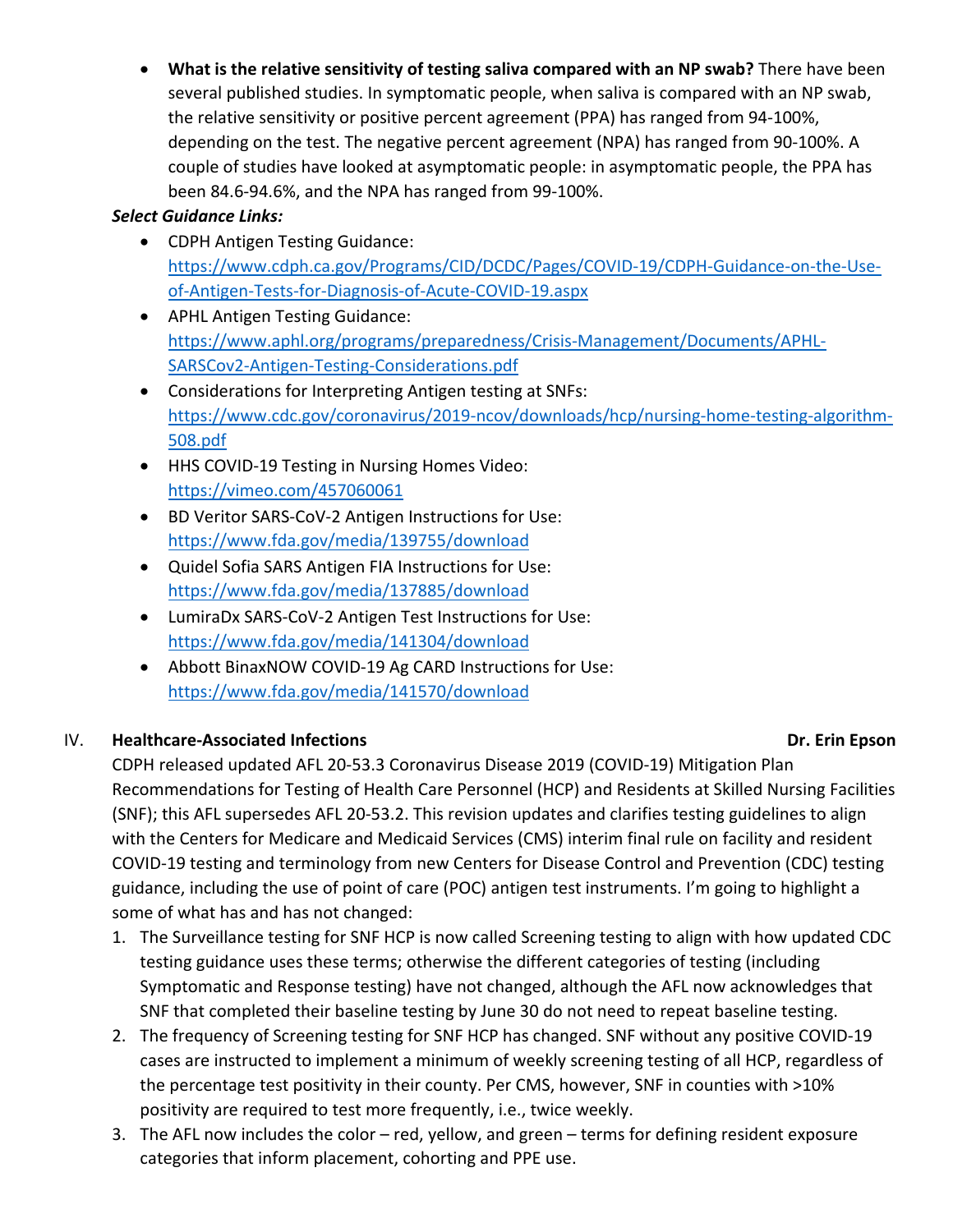- 4. The AFL indicates that SNF may use the Point of Care (POC) antigen testing instruments distributed by the Department of Health and Human Services for testing in the SNF in accordance with CDPH guidance. I'll describe how this guidance applies to the categories of testing in SNF, and whether confirmatory RT-PCR testing is indicated depending on the testing scenario and antigen test result, as follows:
	- a. Symptomatic testing: POC antigen tests are most reliable when used on symptomatic individuals in settings with high rates of transmission to quickly identify and isolate contagious individuals.
		- i. No confirmatory testing is needed for symptomatic individuals that test positive by POC antigen test; manage as confirmed COVID-19 positive.
		- ii. Confirmatory RT-PCR testing should be done immediately for symptomatic individuals that test negative by POC antigen test; manage as suspected COVID-19 pending results of confirmatory testing.
	- b. Screening testing of SNF HCP: POC antigen tests may be used for serial testing of individuals tested on a regular (e.g., weekly) basis.
		- i. Confirmatory testing is optional for screened individuals that test positive by POC antigen test; manage as COVID-19 positive and consider confirmatory testing for HCP in SNF in areas with low transmission.
		- ii. No confirmatory testing needed for screened individuals that test negative by POC antigen test as long as individual will continue to be tested regularly.
	- c. Response testing of residents and HCP: POC antigen tests may be used for serial testing of individuals tested repeatedly during an outbreak when turnaround time for RT-PCR results is prolonged, e.g. >72 hours.
		- i. No confirmatory testing is needed for response tested individuals that test positive by POC antigen test; manage as confirmed COVID-19 positive.
		- ii. SNF should obtain confirmatory RT-PCR testing for response tested individuals that test negative by POC antigen test, and manage as suspected COVID-19 pending results.
- 5. The AFL includes additional reporting requirements for SNF conducting POC antigen tests under a Clinical Laboratory Improvement Amendments of 1988 (CLIA) certificate of waiver, which are subject to regulations that require laboratories to report data for all testing completed, for each individual tested. Per Title 17 section 2505 of the California Code of Regulations, any entity performing SARS-CoV-2 testing is required to report both positive and non-positive results to public health. There will be a link to a guidance from CDPH on reporting of these results to public health via the CalREDIE manual lab reporting module.

# V. **Remdesivir Update Areas and Structure Critics** and Dr. Philip Peters and Dr. Philip Peters

Regarding remdesivir distribution, we have now received our tenth commercial distribution and for the third week in a row, the supply has exceeded the demand for remdesivir. We were allocated 1,000 cases again and we ordered about 288 cases (or 11,512 doses) which is about 29% of what was available.

A weblink is posted on the CDPH guidance page in the "other" section with the distribution details.

Link: